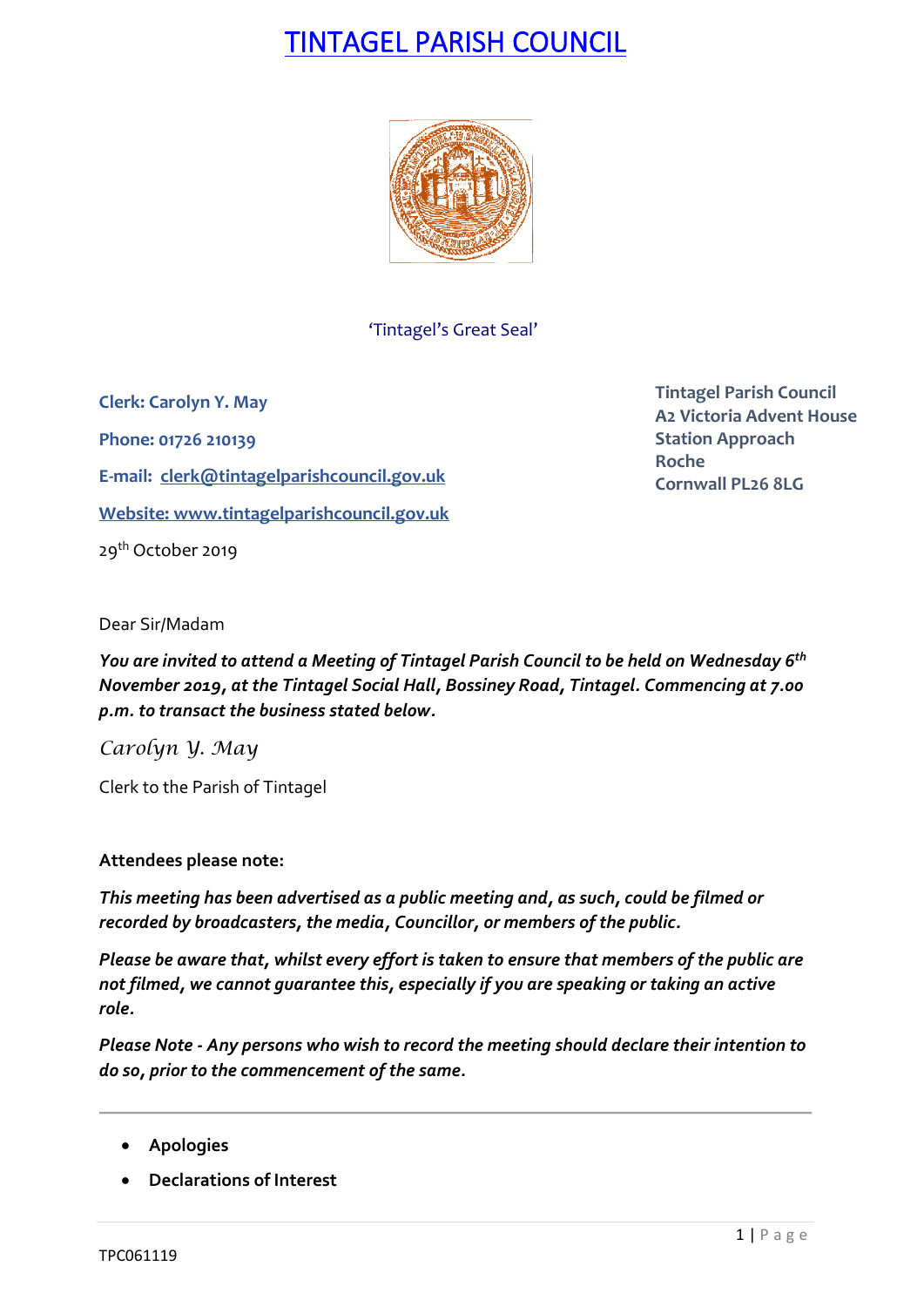- **Invitation to members of the public to speak prior to meeting, (10 minutes allowed for this item) -** Participants attention is respectfully drawn to the Parish Council's 'Public Participation Policy', which sets out the rules governing this part of the agenda\*
- Social Hall Update Jana Hague
- Christmas Lights Update Zoe Coshall

# **AGENDA**

**Minutes -** To Approve the Minutes of the previous meeting, held on the 2 nd October 2019 and matters arising (Appendix A).

**Cllr Barry Jordan**

**Planning Applications** – Appendix B

**Planning Decisions** – Appendix C

**Accounts Payable** – Appendix D (to follow)

**Town Twinning**

**Trevena Square Parking**

### **Armistice Wreath Laying**

#### **Updates**:

- Planning Group Cllr. Goward
- Projects Cllr. Appleby-Tremain
- TVC Cllr. Harper

# **Correspondence**

**Members are reminded that contributions towards the Parish Council's Poppy Wreath will be collected at this meeting (£3.00 per Member).**

#### **Part II**

#### *COMMITTEE DELIBERATIONS*

*Pursuant to section 1(2) of the Public Bodies (Admission to Meetings) Act 1960, it is resolved that, because of the confidential nature of the business to be transacted, the public and press leave the meeting during consideration of the following items: -*

# **Confidential Parish Council Matters**

- **TVC**
- **Staff Matters**
- **Legal Matters – including Solicitor appointment**
- **Financing**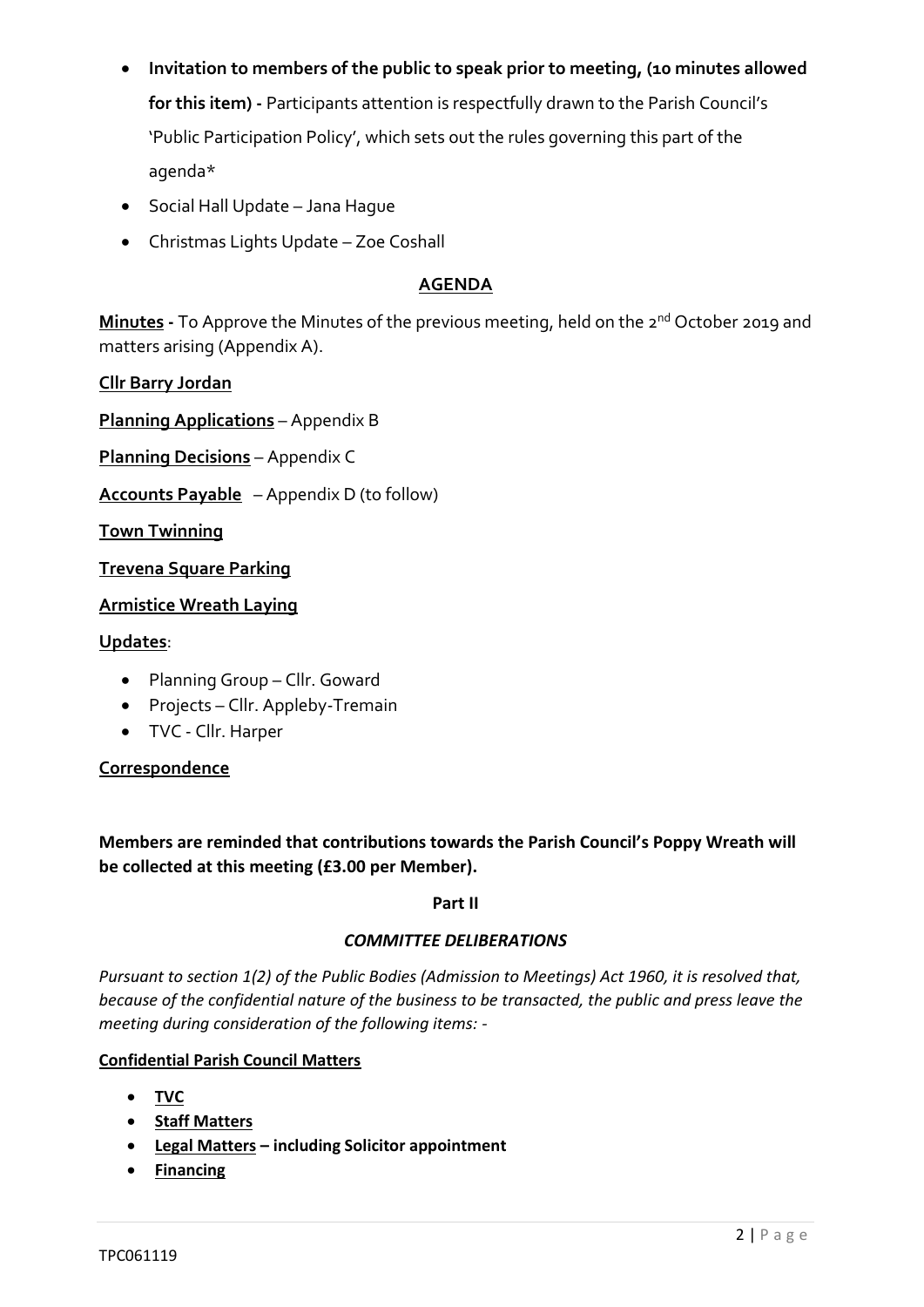#### **\* Public Participation**

- Persons wishing to speak at any meeting can only do so in relation to decision items on the agenda.
- In respect of questions at Council meetings, members of the public must give notice in writing to the Parish Clerk, by no later than noon on the Friday before the Council meeting. The notice must specify the nature of the question in enough detail to enable a reply to be prepared. Questioners have the right to ask one supplementary question once they have received the chairman's response.
- Contributions are limited to one per person per item and no person shall speak for more than 3 minutes, except in exceptional circumstances, to be determined by the Chairman.

# **Next Meeting - The next Scheduled meeting is on Wednesday 4 th December 2019.**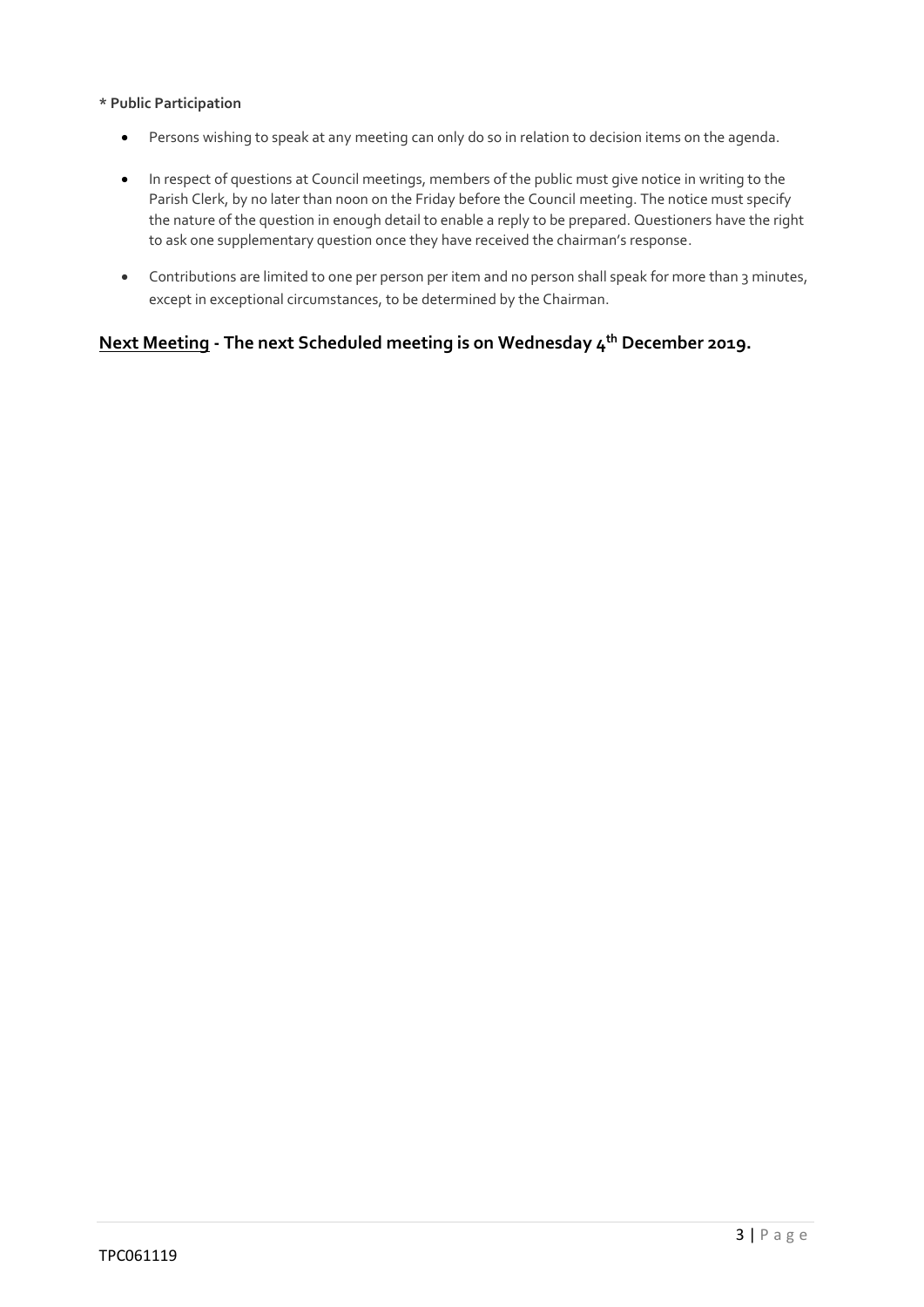| Reference                    | PA19/08717                                                            |
|------------------------------|-----------------------------------------------------------------------|
| Alternative Reference        | PP-08200535                                                           |
| <b>Application Validated</b> | Fri 04 Oct 2019                                                       |
| Address                      | <b>Yellow Cottage Trebarwith Strand Tintagel</b><br>Cornwall PL34 0HB |
| Proposal                     | Approval of details reserved by condition 3 of<br>PA16/08457          |
| <b>Status</b>                | Awaiting decision                                                     |

| Reference                    | PA19/08953                                                                                                                                                                                                                                                                                                |
|------------------------------|-----------------------------------------------------------------------------------------------------------------------------------------------------------------------------------------------------------------------------------------------------------------------------------------------------------|
| Alternative Reference        | N/A                                                                                                                                                                                                                                                                                                       |
| <b>Application Validated</b> | Fri 11 Oct 2019                                                                                                                                                                                                                                                                                           |
| Address                      | <b>Cherry Tree Fore Street Tintagel Cornwall PL34</b><br>0 <sub>D</sub> A                                                                                                                                                                                                                                 |
| Proposal                     | Works to trees covered by a Tree Preservation<br>Order, namely to remove lower branches over<br>buildings/sheds/garages to give approximately 1.5<br>metre clearance and to remove lower branches over<br>parking area to approximately 4m clearance. Works<br>requested are for general tree maintenance |
| Status                       | Awaiting decision                                                                                                                                                                                                                                                                                         |

| Reference                    | PA19/08880      |
|------------------------------|-----------------|
| Alternative Reference        | IAP00054098-001 |
| <b>Application Validated</b> | Thu 17 Oct 2019 |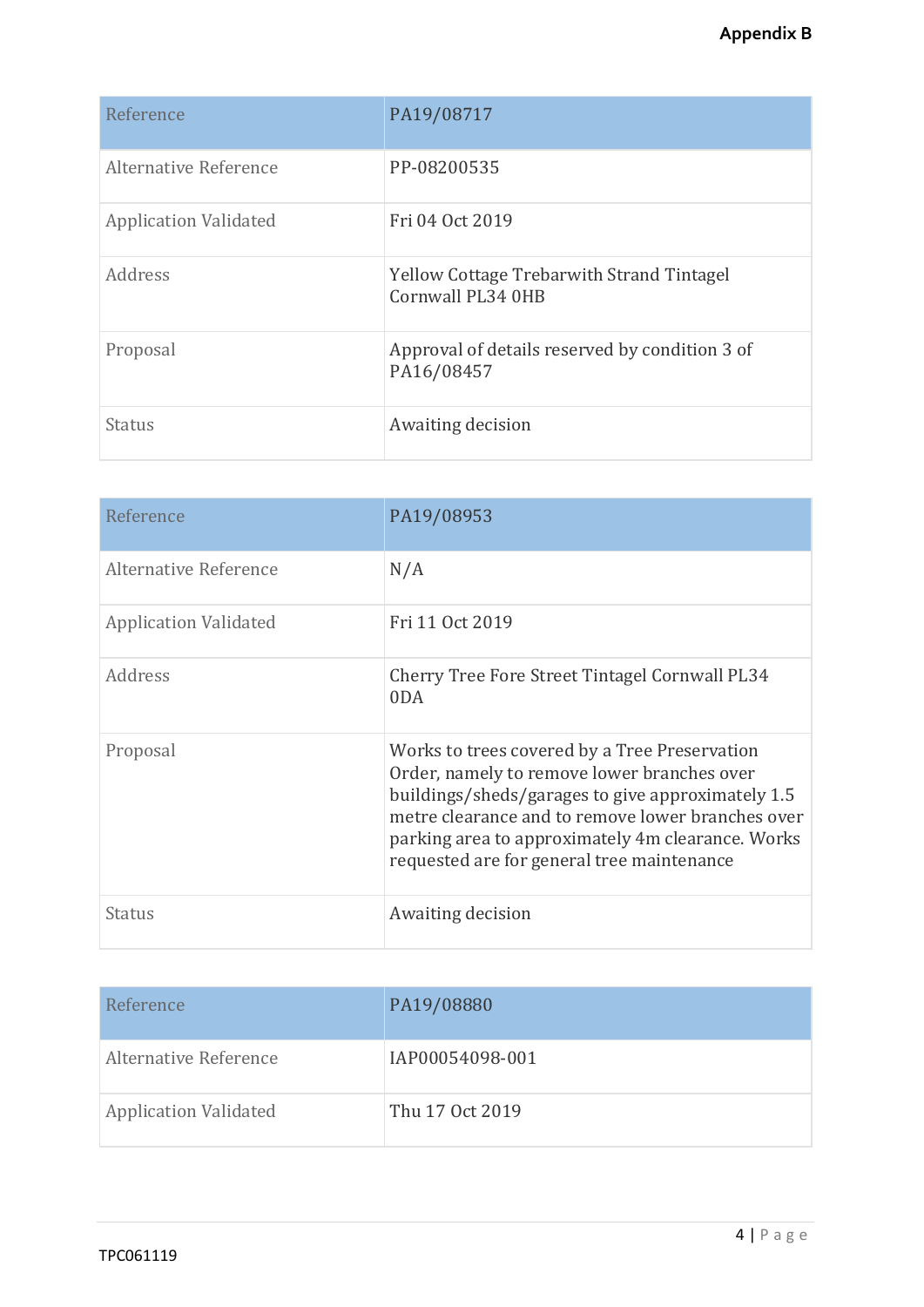| <i>Address</i> | Downinney B3263 Between Molesworth Street And<br>Treven Treven Tintagel Cornwall PL34 0DT |
|----------------|-------------------------------------------------------------------------------------------|
| Proposal       | Proposed loft conversion and rear extension                                               |
| <b>Status</b>  | Awaiting decision                                                                         |

| Reference                    | PA19/07899                                                                                                                                               |
|------------------------------|----------------------------------------------------------------------------------------------------------------------------------------------------------|
| Alternative Reference        |                                                                                                                                                          |
| <b>Application Validated</b> | Mon 14 Oct 2019                                                                                                                                          |
| Address                      | Kays Mews Fore Street Tintagel Cornwall PL34 OEE                                                                                                         |
| Proposal                     | Approval of details reserved by conditions 4, 5, 6<br>and 7 of PA18/09169 (Outline planning permission<br>with some matters reserved: Two new dwellings) |
| Status                       | Awaiting decision                                                                                                                                        |

| Reference                    | PA19/09079                                                                                                                                                                                                                                                                                                                                                  |
|------------------------------|-------------------------------------------------------------------------------------------------------------------------------------------------------------------------------------------------------------------------------------------------------------------------------------------------------------------------------------------------------------|
| Alternative Reference        |                                                                                                                                                                                                                                                                                                                                                             |
| <b>Application Validated</b> | Wed 23 Oct 2019                                                                                                                                                                                                                                                                                                                                             |
| Address                      | Land South West Of Atlantic View Hotel Atlantic<br>Close Treknow Tintagel Cornwall                                                                                                                                                                                                                                                                          |
| Proposal                     | Non Material Amendment (1) for alterations to<br>existing approved opening layout in respect of<br>PA17/05695 - Reserved matters following outline<br>approval PA16/09597 (Outline application for the<br>construction of up to five dwellings, together with<br>the provision of a new tarmac surface to the existing<br>access road) in respect of Plot 5 |
| Status                       | Awaiting decision                                                                                                                                                                                                                                                                                                                                           |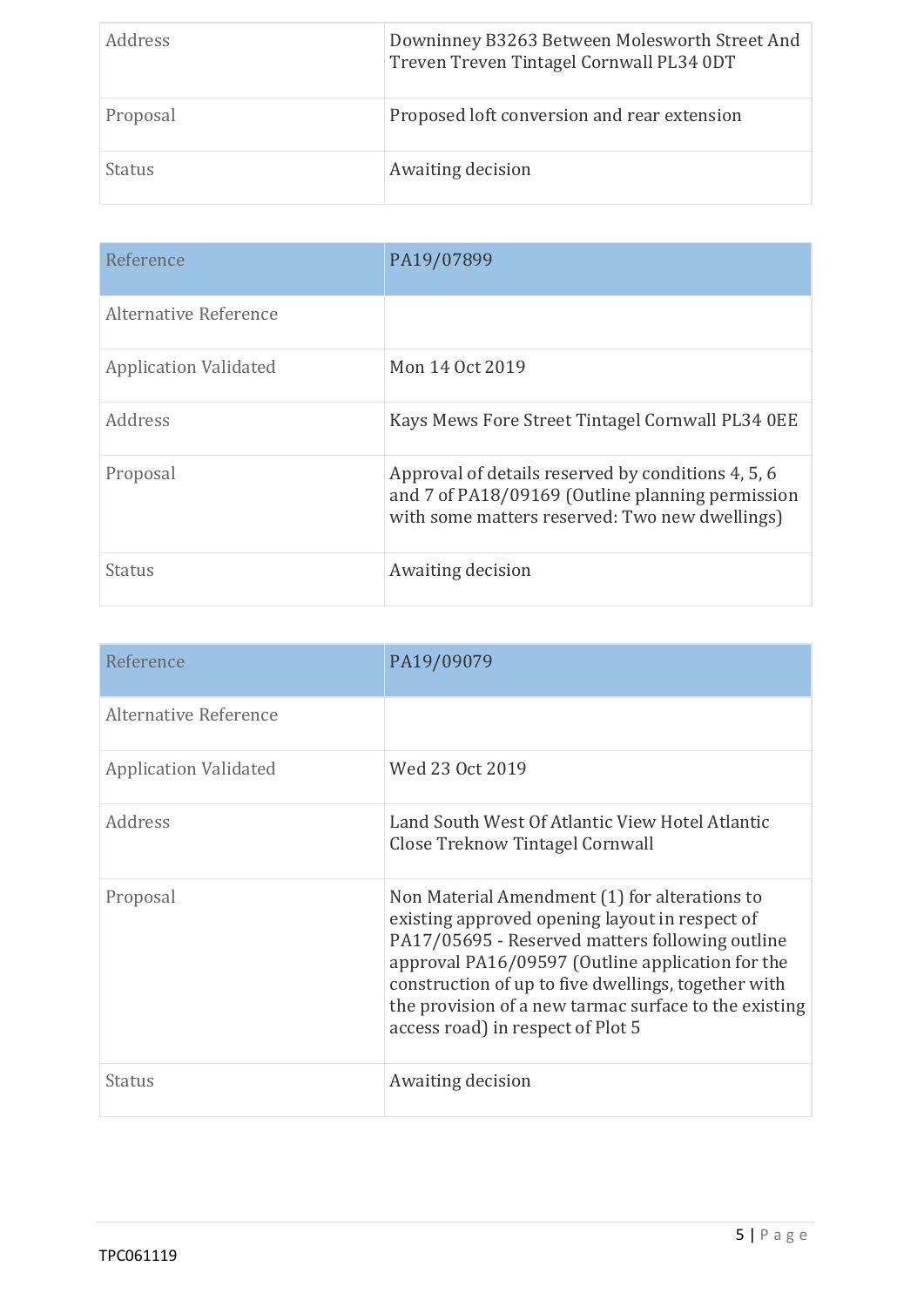| Reference                    | PA19/09007                                                                |
|------------------------------|---------------------------------------------------------------------------|
| Alternative Reference        |                                                                           |
| <b>Application Validated</b> | Wed 23 Oct 2019                                                           |
| Address                      | Trewarmett Lodge Trewarmett Hill Trewarmett<br>Tintagel Cornwall PL34 0ET |
| Proposal                     | Discharge of conditions 3 and 4 in respect of<br>decision PA16/10074      |
| Status                       | Awaiting decision                                                         |

| Reference                    | PA19/09210                                  |
|------------------------------|---------------------------------------------|
| Alternative Reference        | N/A                                         |
| <b>Application Validated</b> | Mon 28 Oct 2019                             |
| Address                      | Trenowan Treknow Tintagel Cornwall PL34 0EJ |
| Proposal                     | Erect new workshop/store.                   |
| <b>Status</b>                | Awaiting decision                           |

| Reference                    | PA19/08983                                                                                                                                       |
|------------------------------|--------------------------------------------------------------------------------------------------------------------------------------------------|
| Alternative Reference        | PP-08218883                                                                                                                                      |
| <b>Application Validated</b> | Mon 28 Oct 2019                                                                                                                                  |
| Address                      | King Arthurs Hall Fore Street Tintagel PL34 0DA                                                                                                  |
| Proposal                     | Listed building consent to replace the street facing<br>slope of the roof with new natural slate, refurbish<br>rainwater goods and redecoration. |
| Status                       | Awaiting decision                                                                                                                                |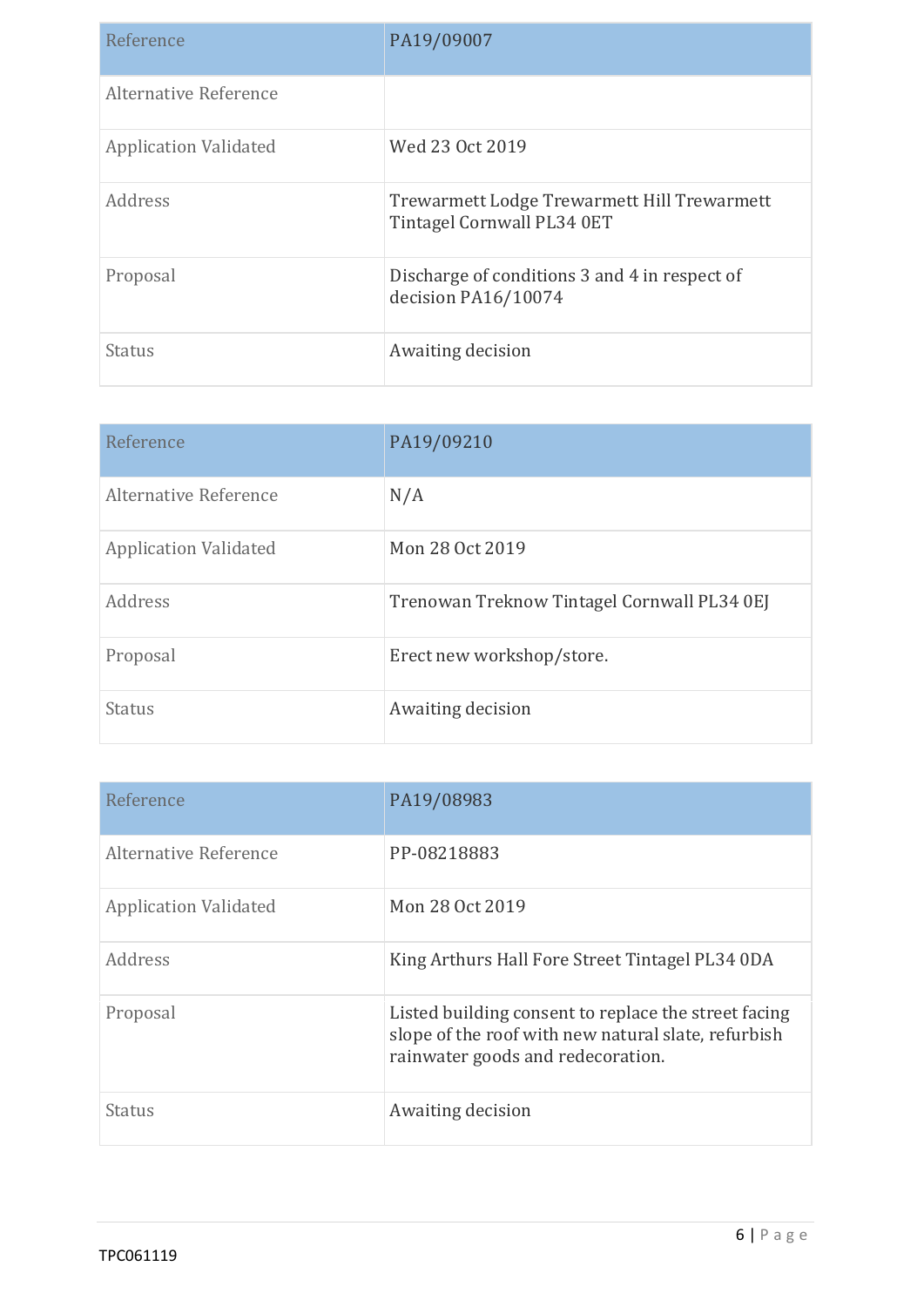# **Pre-App**

| Reference                    | PA19/02734/PREAPP                                    |
|------------------------------|------------------------------------------------------|
| Alternative Reference        | n/a                                                  |
| <b>Application Validated</b> | Mon 14 Oct 2019                                      |
| Address                      | The Bundu Sanding Road Tintagel Cornwall PL34<br>0HH |
| Proposal                     | Pre application advice for erection of one dwelling  |
| Status                       | Awaiting decision                                    |

# **Appendix C**

# **Planning Decisions**

| Reference                    | PA19/08126                                                        |
|------------------------------|-------------------------------------------------------------------|
| Alternative Reference        | N/A                                                               |
| <b>Application Validated</b> | Mon 23 Sep 2019                                                   |
| Address                      | The Pottery Trethevy Barns Trethevy Tintagel<br>Cornwall PL34 0BG |
| Proposal                     | Formation of a doorway in the side of the dwelling                |
| Status                       | Decided                                                           |
| Decision                     | Approved with conditions                                          |
| <b>Decision Issued Date</b>  | Thu 17 Oct 2019                                                   |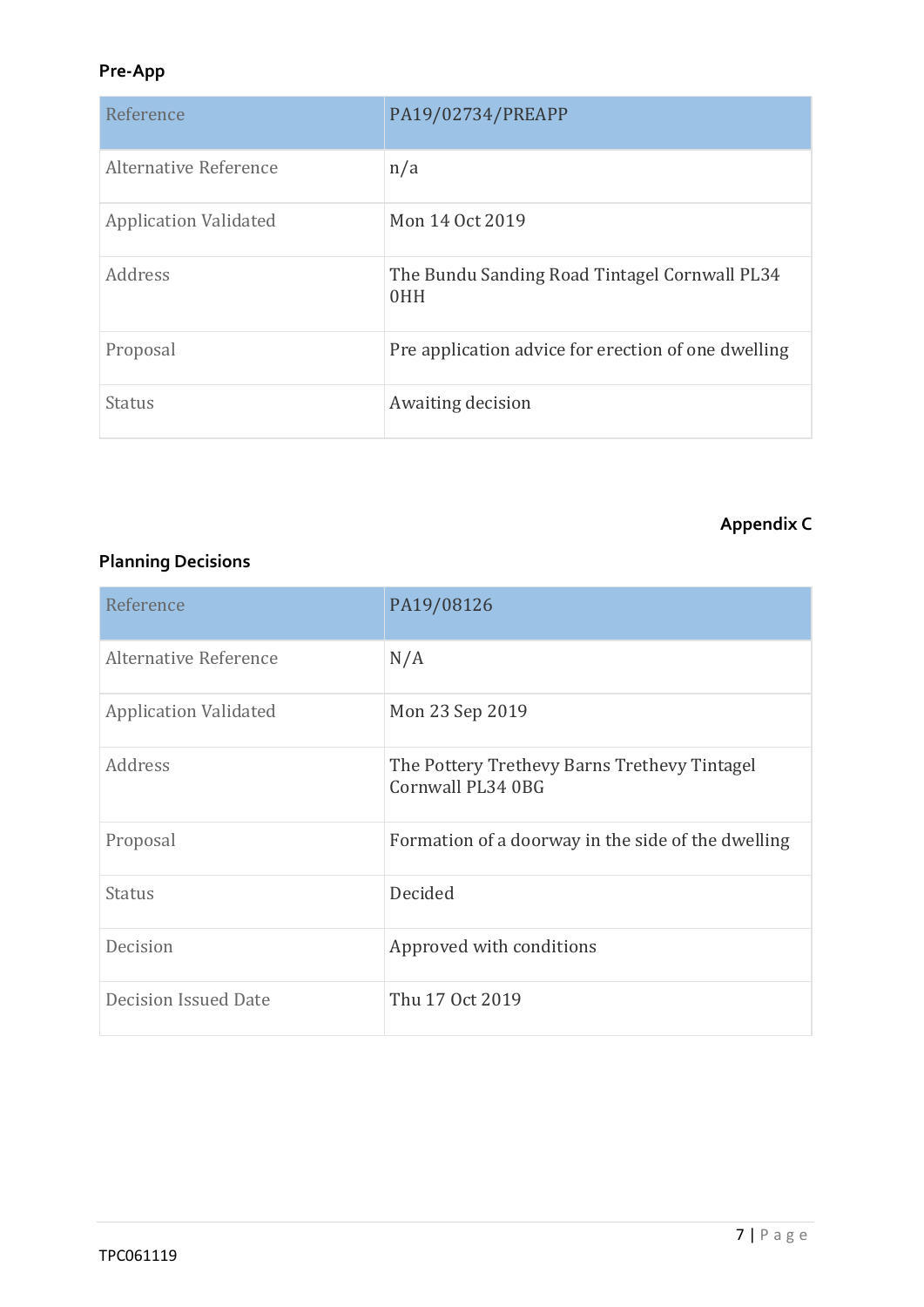| Reference                    | PA19/07415                                                                                                         |
|------------------------------|--------------------------------------------------------------------------------------------------------------------|
| Alternative Reference        | PP-08100938                                                                                                        |
| <b>Application Validated</b> | Thu 22 Aug 2019                                                                                                    |
| Address                      | Land South East Of Jonwyns Trewarmett Hill<br>Trewarmett Tintagel Cornwall PL34 0EU                                |
| Proposal                     | Reserved matters relating to appearance,<br>landscaping, layout and scale in respect of<br>application PA18/02710. |
| Status                       | Decided                                                                                                            |
| Decision                     | Approved (Statutory/one condition only)                                                                            |
| <b>Decision Issued Date</b>  | Thu 17 Oct 2019                                                                                                    |

| Reference                    | PA19/07698                                                                                                       |
|------------------------------|------------------------------------------------------------------------------------------------------------------|
| Alternative Reference        | PP-08121304                                                                                                      |
| <b>Application Validated</b> | Fri 13 Sep 2019                                                                                                  |
| Address                      | 2 Veronica Court Molesworth Street Tintagel<br>Cornwall PL34 0BY                                                 |
| Proposal                     | Demolition of the existing and construction of a new<br>entrance porch. New Velux window to front roof<br>slope. |
| Status                       | Decided                                                                                                          |
| Decision                     | Approved (Statutory/one condition only)                                                                          |
| <b>Decision Issued Date</b>  | Mon 28 Oct 2019                                                                                                  |